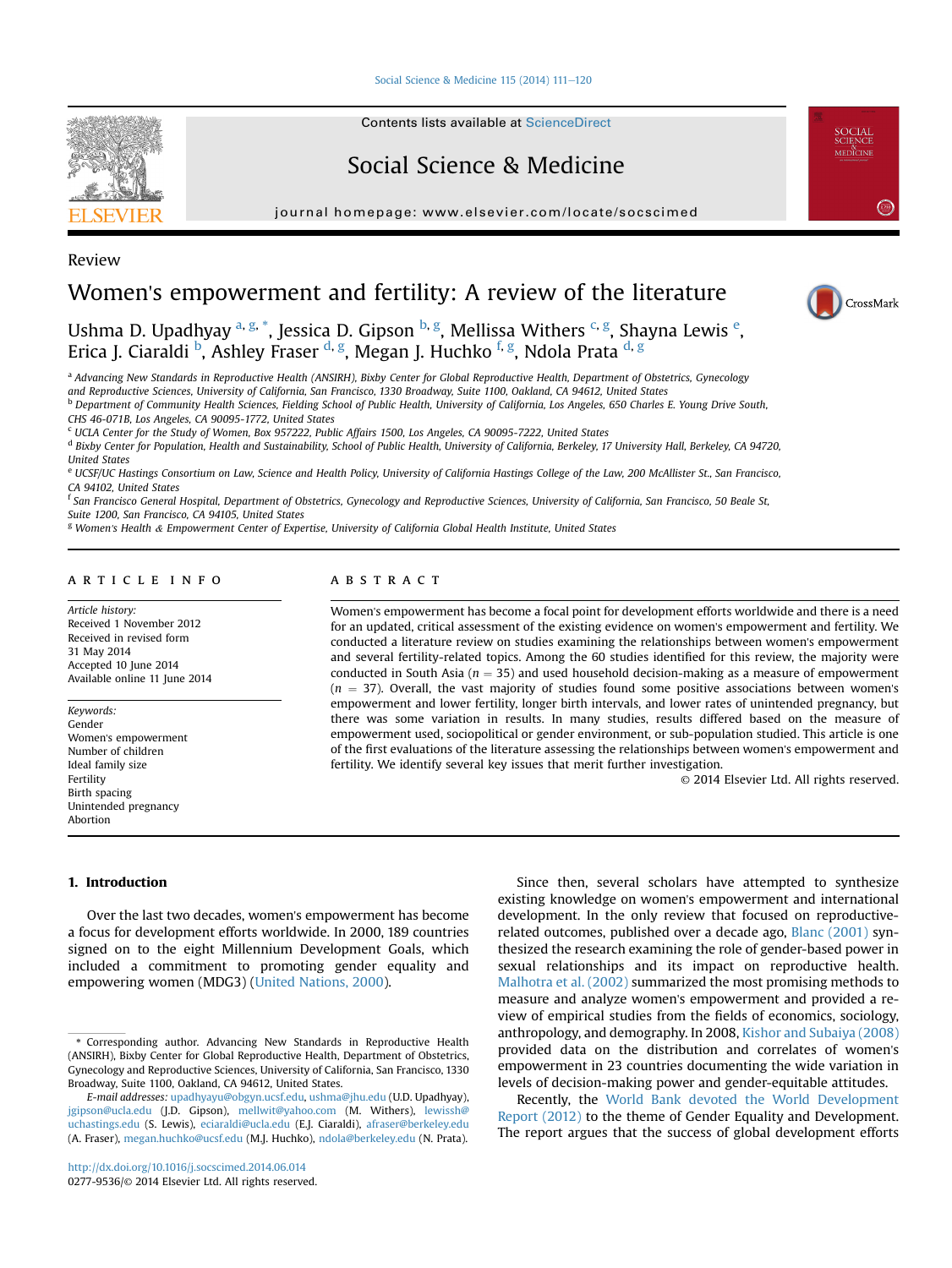hinges on gender equality and recommends public policies that promote gender equity as a means of ensuring economic growth.

At the same time that these efforts aimed to improve the status of women globally, support for family planning-an integral component in transforming women's lives—waned ([Cleland et al.,](#page-8-0) [2006; Crossette, 2005](#page-8-0)). The recent London Summit on Family Planning brought renewed attention to the importance of family planning as a means of reducing fertility and expanding the options available to women beyond reproduction ([Carr et al., 2012\)](#page-8-0).

This literature review builds on previous reviews of women's empowerment, by focusing specifically on research that examines its associations with fertility. To guide our work we use a definition and conceptualization of women's empowerment based on Kabeer'[s \(1999; 2001\)](#page-8-0): "the expansion of people's ability to make strategic life choices in a context where this ability was previously denied to them." Within this definition, two central components of empowerment are the agency and the resources needed to exercise life choices. This definition allows a broader conceptualization than interpersonal sexual relationship power.

#### 2. Methods

We conducted literature searches using PubMed, POPLINE, and Web of Science search engines in May 2013. Searches were conducted by using the following individual and combined keywords (and MeSH terms in PubMed): fertility, family size, ideal family size, birth intervals, birth/birth spacing, induced abortion, reproductive health, unplanned pregnancy, unintended pregnancy, parturition, birth, pregnancy, pregnancy spacing/intervals, and childbearing, published from January 1990 to December 2012. This initial search resulted in 6259 articles in PubMed, 3578 in POPLINE, and 4508 in Web of Science, for a total of 14,345 articles, including duplicates among the three databases (Fig. 1).

We evaluated each article against our inclusion criteria based on the title and abstract. To be included, studies must have: 1) been in English, 2) used quantitative analysis, 3) used observational or experimental study design, 4) analyzed data from low- or middleincome countries as defined by the World Bank, 5) examined one or more of the searched fertility topics, 6) examined "women'<sup>s</sup> more of the searched fertility topics, 6) examined "women's empowerment" either as an independent or dependent variable and described how it is measured. To meet the last criterion, an article had to include, either in its theoretical framework or stated research objective, the intention to examine women's empowerment, women's autonomy, women's status, or a closely related construct that fit within our definition of women's empowerment ([Kabeer, 2001\)](#page-8-0). Based on the research that demonstrates the distinction empirically (e.g., [Hindin, 2000\)](#page-8-0) and general theoretical consensus [\(Caldwell, 1986; Jejeebhoy, 1995; Mason, 1986\)](#page-8-0), education may contribute to women's empowerment but is a distinct construct; therefore, studies that examined women's education or literacy in their own right were not included in this review. However, studies that conceptualized education as one form of empowerment, and/or used education as a proxy for empowerment were included. In order to limit the scope of this review, abstracts were further screened to exclude studies focused on the following topics: family planning and contraception (without also focusing on fertility), sexually transmitted infections, HIV/AIDS, and maternal, infant and child health. References from key articles were hand-searched to ensure that our review included all pertinent studies. This step allowed for the inclusion of book chapters, reports, and gray literature. This process resulted in 263 articles.

We then compiled a list of articles and abstracted data on the study design, study sample, measures of empowerment, independent variables, dependent variable(s), and results. This process eliminated 203 articles that did not meet the specified criteria, resulting in 60 reviewed articles. We first describe the measures of empowerment used in the studies. We then summarize the characteristics of the articles and synthesize the findings by topic. Dependent variables were considered positively associated with independent variables based on statistical tests conducted by the original authors at the significance level they determined. We conclude with a discussion of the ongoing challenges for the design, measurement and analysis of studies in this inherently complex area of investigation and make recommendations for future studies on empowerment and fertility.

#### 3. Results

#### 3.1. Measures of women's empowerment

We identified 19 domains of women's empowerment in the reviewed studies and for each, provided specific examples of how the studies operationalized empowerment ([Table 1](#page-2-0)). While the majority of the 60 studies assessed empowerment across multiple domains, 4 studies examined only one domain. In over two-thirds  $(n = 47)$  of the studies, multidimensionality was determined through the use of composite or sum scores, indices, factor analysis and multi-item scales, while the remaining 17 studies used individual items to represent empowerment.

Women's participation in household decision-making was the most common measure of women's empowerment, used in 37 articles. Typically researchers created an index representing the number of household decisions in which a woman participates (e.g., decisions about personal healthcare, buying children's clothes, visiting relatives, and purchasing land). There was substantial variation in how these indices were developed. Some papers included decisions in which the woman has some say (joint or sole



Fig. 1. Flow chart of literature search.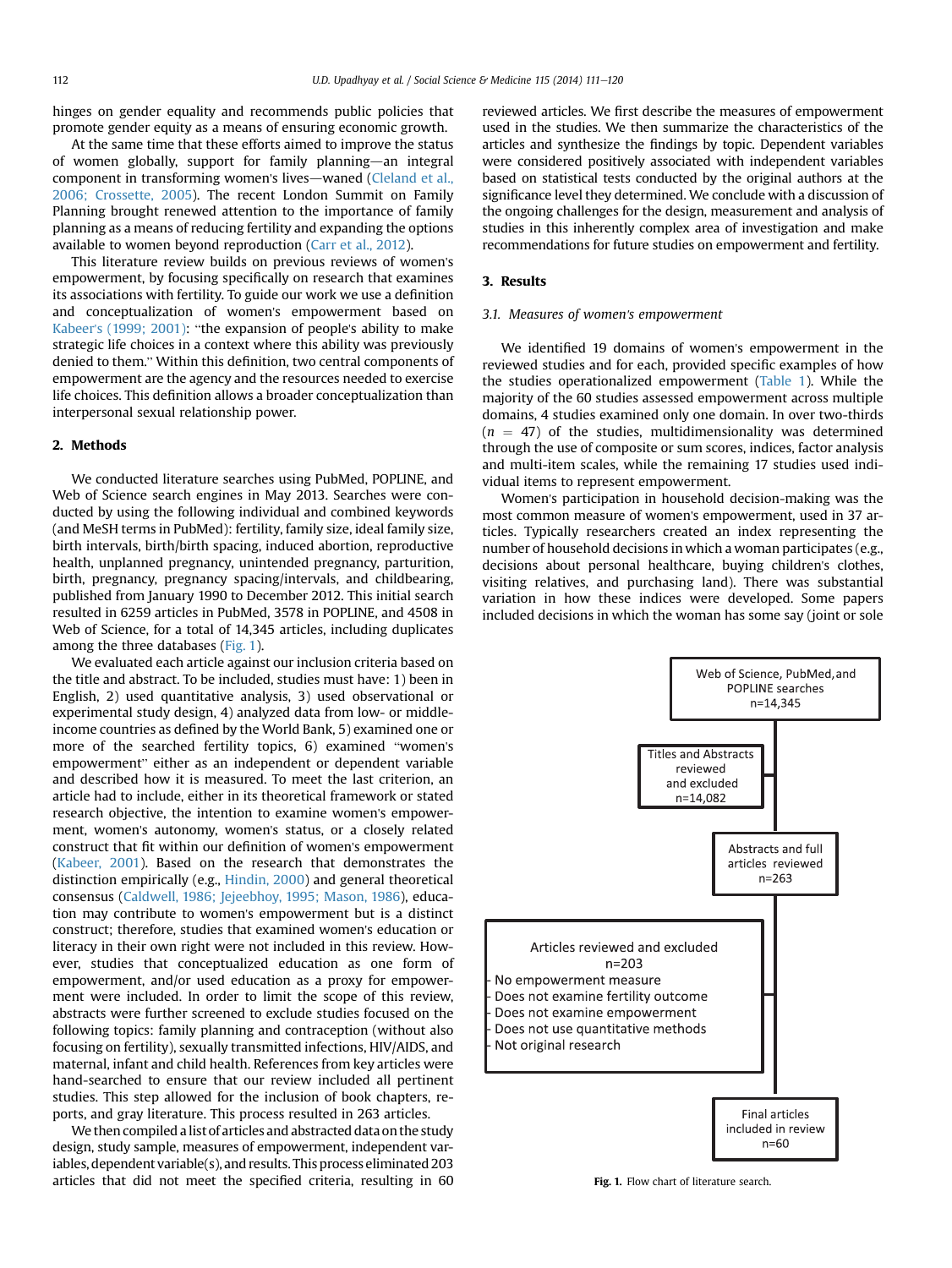# <span id="page-2-0"></span>Table 1

Domains of women's empowerment used in the reviewed studies.

- 1. Age 2. Education
- - Woman's years of education
- Husband's years of education
- Literacy 3. Employment
	- Employment status
	- Occupation
- 4. Household income/wealth
	- Ownership of assets/property
	- Electricity connection in the household
	- Ownership of a radio
- 5. Urban/rural residence
- 6. Household structure
	- Nuclear vs. extended family
	- Who is head of the household
- 7. Childbearing experience Number of children
- -8. Women's power in household decision-making
- Overall weight of opinions/who usually has final say
- Large/small household purchases
- Sell cattle or land
- Supporting/lending to/borrowing money
- Management of finances/income
- -Whether woman works outside home
- Decisions regarding children's marriage/healthcare/clothes/education/ rearing
- Decision to seek healthcare or use medicines for self or family
- Visits to friends/relatives
- Which friends to socialize with
- What to cook
- Purchases of clothes/shoes/jewelry for self
- Problem solving
- Leisure activities
- 9. Women's power in sexual and reproductive decision-making
	- Reproductive/family planning decisions
	- Number of children
	- Sex/sexual activity
- 10. Mobility/freedom of movement
	- Travel alone or accompanied
	- With/without permission
	- Inside/outside village
	- Market/shopping
	- -Fields
	- Hospital/health center
	- Children's schools
	- Visit relatives or friends
	- Take a walk
	- See a movie
	- Political/social meetings
	- Religious venue or ceremonies
	- Community Center or club
	- NGO
- 11. Financial autonomy
	- Bank account/personal money
	- Employment outside the home
	- Proportion of financial contributions to household expenses
	- Authority to spend/hold money
	- Who manages family budget
	- Expected support from sons when old
	- Whether woman says she can survive without husband
- 12. Marriage or relationship characteristics
	- Age at marriage
	- Ability to choose partner
	- Discussion of politics
	- Whether spouse is a blood relative
	- Age/education/income/expenditures relative to spouse
	- Length of marriage
	- -Familiarity of husband before marriage
	- Husband is primary social support
	- Interspousal communication
	- Ability to express opinions to partner
	- -Discussion of family planning
	- Discussion of number of children to have
	- Discussion of what to spend money on
	- Discussion of what is happening in the community

#### Table 1 (continued )

- Egalitarian roles
	- -- Monogamous vs polygamous
- Distance between marital and native homes
- 13. Control by partner or family
	- Reproduction determined by family
	- Fear of disagreeing with partner
	- Exposure to actual/threat of physical violence, divorce, abandonment, or homelessness
	- Experience of verbal or physical violence by husband
- 14. Gender attitudes/beliefs of woman or partner
	- Who should make decisions about the number of children or family planning
	- Labor/gender roles
	- Whether husband is justified in beating wife
	- Whether husband should help with household chores
	- Whether being an obedient wife is important
	- Whether being an authoritarian husband is important
	- Whether boys and girls should receive the same amount of schooling or treatment
	- Whether wife is justified in refusing sex
	- Belief in or practicing Parda (veil)
	- Whether a woman should decide about purchases
	- Approval of the practice of dowry

- Traditionally male career aspirations - Education level desired for sons and daughters

- Whether house, child, woman are "well-kept"

- Whether women should be involved in decisions of whom to marry

- Discussion of family planning with friends, neighbors, or anyone

decision-making), while others counted only those decisions in which the woman has final say. Some included both major and minor decisions, while others included only major decisions, excluding day-to-day household decisions and those within

The next most commonly assessed empowerment domain was women's mobility, with 27 articles including this domain. This was determined by creating an index for the number of locations women can visit within their community, such as the market, movie theater, or health clinic, and outside of her community, such as her natal home. Some papers counted only locations where she was able to visit alone or without permission [\(Al Riyami and A](#page-8-0)fifi,

15. Exposure to public life

- Pregnancy intentions - Ideal family size -17. Contraceptive self-efficacy Son preference

> • Felt prepared for first sex - Heard about STDs before marriage - Current contraceptive use - Not fatalistic about fertility

18. General self-efficacy

• Sex ratio

19. Community-level measures - Survival ratio - School enrollment ratio • Unemployment ratio - Paid/unpaid activity ratio - Female literacy rate

• Sex ratio of mortality

- Per capita income • Son preference

- Female labor force participation

• Age difference between spouses

• Excess female migration - Area under rice cultivation

• Proportion of unmarried females, 15-24

- Women's decisions over money they earn

- Proportion of females in nonagricultural occupations - Proportion of females with secondary education

- Women's participation in deciding about number of children

16. Aspirations

women's traditional purview.

[2003a, 2003b; Jejeebhoy, 1991](#page-8-0)).

• Access to mass media - Radio/TV ownership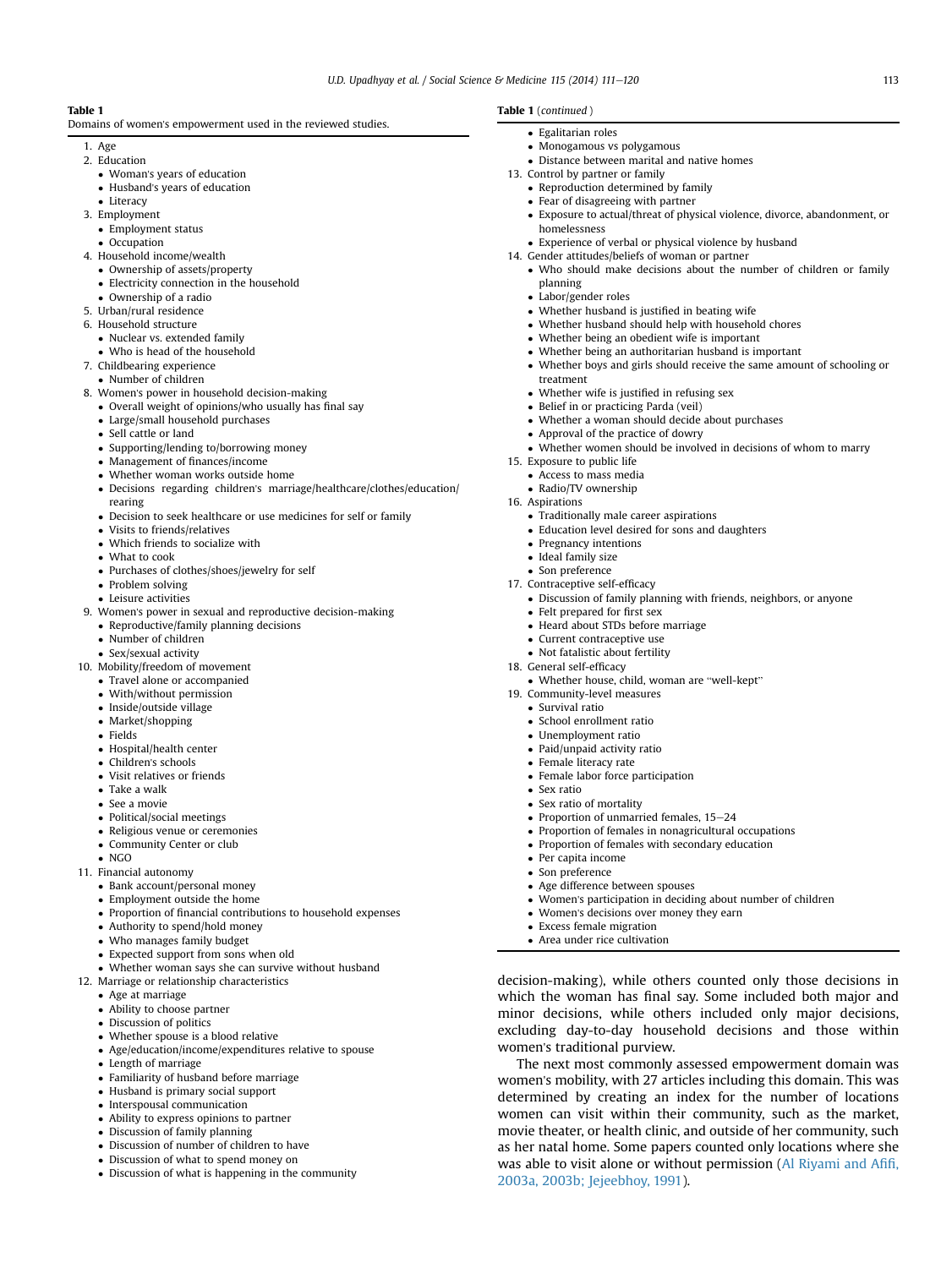Certain domains were more relevant and therefore, more commonly used in some regions. For example, the mobility index was more common in studies conducted in South Asia than in other regions.

The studies used a mix of both context-specific and standardized measures. Context-specific measures were used in some studies (e.g., [Lee-Rife, 2010; Upadhyay and Hindin, 2005](#page-9-0)) to reflect locallydefined dimensions of women's status, whereas other studies employed measures that are applicable in all contexts, such as items that assess a woman's gender attitudes and beliefs. Among the articles, 25 conducted primary data collection and developed contextually-specific empowerment measures. For example, [Upadhyay and Hindin \(2005\)](#page-9-0) used a locally defined measure of epadinyay and Timam (2005) used a locally defined inclusion<br>empowerment—whether the woman, her house and children were<br>"well-kept" as a measure of empowerment based on findings from qualitative interviews. [Singh et al. \(2002\)](#page-9-0) used whether the woman believes in the Parda system (wearing a veil). Context-specific measures are more likely to reflect women's lived experiences, and the characteristics or opportunities in women's lives that may make them more 'empowered' in comparison to their peers ([Mumtaz and Salway, 2009\)](#page-9-0). However, standardized measures allow for comparisons across study settings. Nineteen studies in our review used Demographic and Health Survey (DHS) standardized measures, most commonly, the household decision-making index.

Some authors used sociodemographic variables as controls, while others used them as proxies for women's status. For example, [Woldemicael \(2009\)](#page-9-0) used women's educational attainment, employment, household economic status and rural/urban residence as proxies for women's status. Variables were not always clearly defined as either sociodemographic controls or measures of women's empowerment. In such cases, it was difficult to make conclusions about effects that were found.

The study population influenced the type of empowerment domain or measure used. Three-quarters of the studies focused on currently married women ( $n = 44, 73\%$ ), enabling the use of measures involving the household, finances, and in-laws. Over a quarter  $(n = 16)$  of the articles included ever married women, including widows and divorcees. None of the articles included never-married women. Among all of the articles, 21 included data from men and women and of these, only one included matched couples—that is, both the male and female married partners.

Twelve studies incorporated community-level or aggregated contextual measures [\(Aghajanian, 1992; Balk, 1994; Bhattacharya,](#page-8-0) [1998, 2006; Hirschman and Guest, 1990; Kravdal, 2001; Malhotra](#page-8-0) et al., 1995; Pallitto and O'[Campo, 2005; Sanderson, 2001;](#page-8-0) [Sanderson and Dubrow, 2000; Vlassoff, 1991; Wasim, 2002\)](#page-8-0). Contextual factors at the community-level [\(Table 1,](#page-2-0) #20) included gender-specific and community-level socio-demographic factors measured through study-specific instruments and aggregate DHS data. For example, while the authors did not include individuallevel empowerment data, [Malhotra et al. \(1995\)](#page-9-0) used measures of women's status relative to men to capture the external, community-level factors influencing empowerment.

As indicated in [Table 1,](#page-2-0) some studies incorporated other measures of women's empowerment (e.g., control by partner or family, gender attitudes or beliefs of woman or partner, exposure to public life, aspirations). Although less represented among the reviewed studies, several of these domains are noted by scholars such as [Kabeer \(2001\)](#page-8-0) as important elements of women's empowerment.

# 3.2. Findings by fertility-related topic

Of the 60 reviewed studies, the majority ( $n = 25, 42\%)$  collected primary data, including surveys designed to examine women's empowerment. Many used large nationally-representative databases ( $n = 19$ , 32%), and the same number used existing data from DHS or World Fertility Surveys ( $n = 19, 32\%$ ). Most ( $n = 54$ , 90%) used cross-sectional study designs while the remaining used repeated cross-sectional, panel data, or longitudinal designs.

Studies with primary data collection tended to be smaller and aimed to assess women's empowerment and its impact on reproductive outcomes. Examples include the Survey of Women's Status and Fertility in Nigeria [\(Kritz et al., 2000\)](#page-9-0), Women's Reproductive Choices and Behaviors conducted in Madhya Pradesh, India ([Lee-](#page-9-0)[Rife, 2010\)](#page-9-0), and the Status of Women and Fertility survey in five Asian countries ([Mason and Smith, 2000\)](#page-9-0). Several of these employed mixed methods—using both qualitative and quantitative methods to focus on issues within specific communities or villages (e.g., [Bates et al., 2007; Vlassoff, 1991](#page-8-0)). These studies tended to be of high quality and usually made special effort to interpret and synthesize the findings.

Other studies with primary data collection relied on samples from subpopulations such as a village [\(Vlassoff, 1991\)](#page-9-0) or slum ([Pande et al., 2011](#page-9-0)). Four primary data collection studies were designed to evaluate the impact of microcredit, employment generation, or other non-governmental organization projects on the empowerment of women [\(Amin et al., 1995; Feldman et al., 2009;](#page-8-0) [Mahmud, 1991; Steele et al., 1998\)](#page-8-0).

Other national datasets used included the Oman National Health Survey 2000 [\(Al Riyami and A](#page-8-0)fifi, 2003a, 2003b), fertility and family planning surveys (e.g., [Hogan et al., 1999; Speizer et al.,](#page-8-0) [2005](#page-8-0)), and census data (e.g., [Aghajanian, 1992; Bhattacharya, 2006;](#page-8-0) [Hirschman and Guest, 1990; Malhotra et al., 1995; Wasim, 2002\)](#page-8-0).

The majority of studies were from South Asia ( $n = 35, 58\%$ ), possibly because some of the earliest conceptualizations were developed in this region [\(Bhatt, 1989; Dyson and Moore, 1983](#page-8-0); [Vlassoff, 1982](#page-9-0)). Almost one-fifth were from sub-Saharan Africa  $(n = 10, 17\%)$ , and one-tenth from the Near East and Eurasia ( $n = 5$ , 8%). The fewest studies were in Latin America ( $n = 4, 7\%$ ) and East Asia ( $n = 1, 2\%)$ ; articles from these regions may be more often published in major regional languages, rather than in English. One study compiled data from multiple countries across South and East Asia and four others compiled data from multiple developing countries worldwide (Fig. 2).

Many of the articles reviewed examined multiple fertilityrelated topics. The majority examined number of children  $(n = 38, 63%)$  or fertility preferences  $(n = 18, 30%)$  as topics [\(Fig. 3\)](#page-4-0).

#### 3.2.1. Number of children

We reviewed 38 articles that examined women's empowerment and the number of children they have had. Most studies ( $n = 29$ )





#### **Distribution of Articles by Region**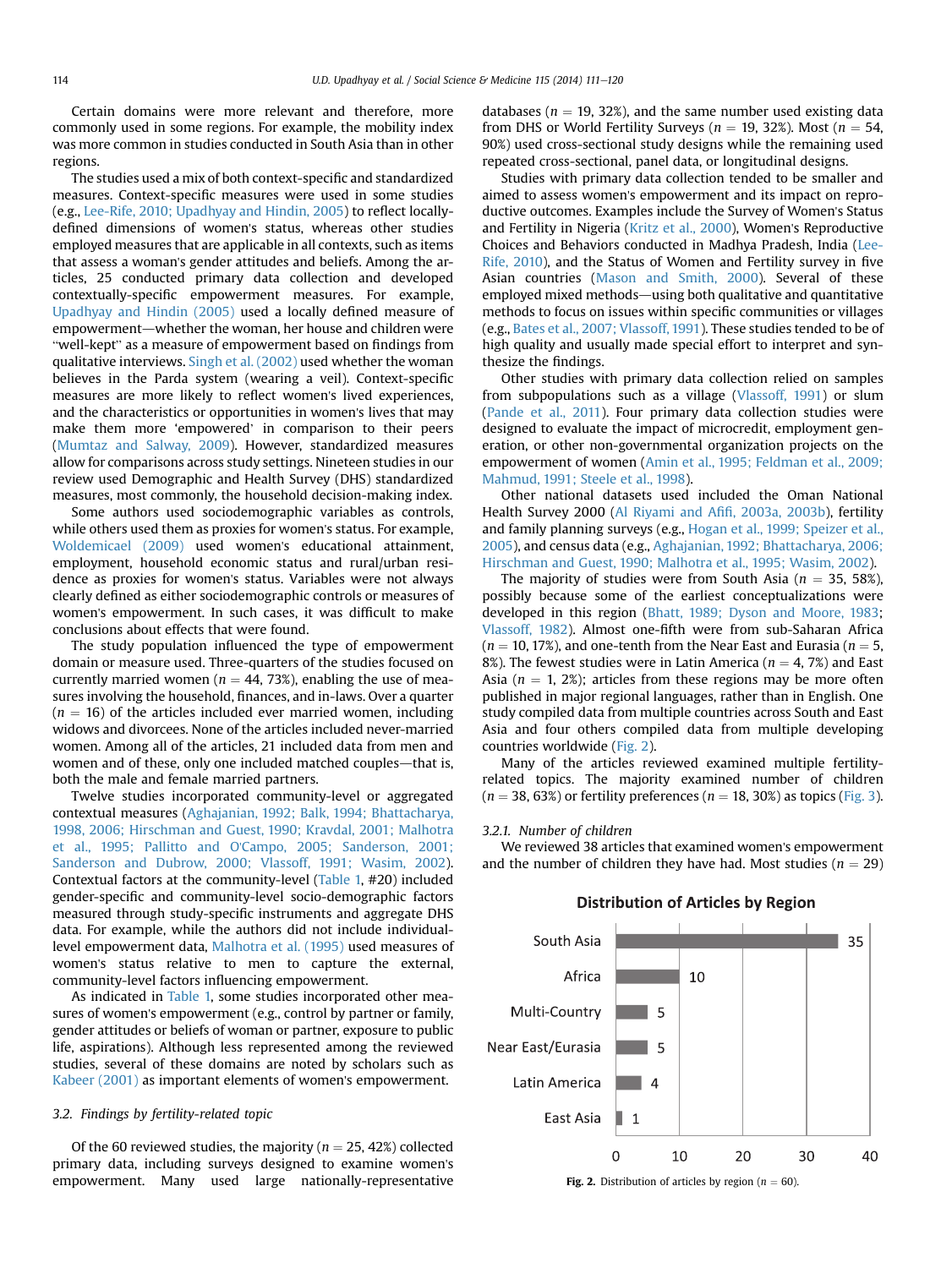<span id="page-4-0"></span>

Fig. 3. Distribution of articles by fertility topic. Note: studies may include multiple topics.

analyzed the number of children either ever born or born within a specific period for individual women ([Adak and Bharati, 2011; Al](#page-8-0) Riyami and Afifi[, 2003a, 2003b; Ali et al., 1995; Ali and Sultan,](#page-8-0) [1999; Amin et al., 1995; Audinarayana, 1997; Balk, 1994; Bates](#page-8-0) [et al., 2007; Goni and Saito, 2010; Gwako, 1997; Hari, 1991;](#page-8-0) [Hindin, 2000; Hirschman and Guest, 1990; Jejeebhoy, 1991; Jin,](#page-8-0) [1995; Kabir et al., 2005a, 2005b; Khan and Raeside, 1997;](#page-8-0) [Kravdal, 2001; Larsen and Hollos, 2003; Manzoor and Mahmood,](#page-8-0) [1993; Muhammad and Fernando, 2010; Sathar and Kazi, 1997a;](#page-8-0) [Singh et al., 2002; Steele et al., 1998; Upadhyay and Karasek,](#page-8-0) [2012; Vlassoff, 1991; Yabiku et al., 2010\)](#page-8-0). Five studies looked at district-level ([Aghajanian, 1992; Bhattacharya, 1998, 2006;](#page-8-0) [Malhotra et al., 1995; Wasim, 2002](#page-8-0)), and four at country-level ([Abadian, 1996; Sanderson, 2001; Sanderson and Dubrow, 2000;](#page-8-0) [Wickrama and Lorenz, 2002](#page-8-0)) fertility rates.

Most studies tested multiple measures of empowerment and found an inverse relationship between number of children and at least one empowerment measure. Only three studies failed to find any significant association between number of children and women's empowerment measures ([Adak and Bharati, 2011;](#page-8-0) [Jejeebhoy, 1991; Yabiku et al., 2010\)](#page-8-0).

Ten studies found significant inverse associations between women's empowerment and number of children ([Audinarayana,](#page-8-0) [1997; Bhattacharya, 1998, 2006; Hari, 1991; Hindin, 2000; Jin,](#page-8-0) [1995; Kabir et al., 2005a, 2005b; Khan and Raeside, 1997;](#page-8-0) [Manzoor and Mahmood, 1993\)](#page-8-0) while 22 yielded a combination of significant inverse findings and non-significant associations suggesting that the relationship across all empowerment domains is not always consistent or clear ([Abadian, 1996; Aghajanian, 1992; Al](#page-8-0) Riyami and Afifi[, 2003a, 2003b; Ali et al., 1995; Ali and Sultan, 1999;](#page-8-0) [Amin et al., 1995; Balk, 1994; Bates et al., 2007; Booth and Duvall,](#page-8-0) [1981; Goni and Saito, 2010; Gwako, 1997; Hirschman and Guest,](#page-8-0) [1990; Kravdal, 2001; Larsen and Hollos, 2003; Malhotra et al.,](#page-8-0) [1995; Muhammad and Fernando, 2010; Sanderson, 2001;](#page-8-0) [Sanderson and Dubrow, 2000; Singh et al., 2002; Steele et al.,](#page-8-0) [1998; Vlassoff, 1991; Wasim, 2002; Wickrama and Lorenz, 2002\)](#page-8-0). For example, [Abadian \(1996\)](#page-8-0) used the 1992 World Demographic Report on 54 countries to analyze whether three empowerment measures: female age at marriage, age difference between spouses, and female secondary education were associated with total fertility rates. Women's mean age at marriage ( $\beta = -0.157$ ,  $p < .05$ ) and secondary education ( $\beta = -0.039$ ,  $p < .05$ ) were negatively associated with total fertility rates when controlling for family planning effort scores and infant mortality rates. However, no significant associations were found between spousal age difference and total fertility rates. Abadian explains this lack of effect may be because mean spousal age difference is strongly associated with female age at marriage. In another example, Balk's study [\(1994\)](#page-8-0) of about 5000

women in 218 rural villages in Bangladesh found, as expected, that mobility was inversely associated with total number of children ever born—both when looking at village-level ( $\beta = -0.435$ ,  $p < .01$ ) and individual-level variables ( $\beta = -0.213$ ,  $p < .001$ ). However, other measures of women's decision-making power were not significantly associated with fertility. Balk argues that proxy measures of women's status, such as education and occupation, are less likely than direct measures to adequately measure the association between women's status and fertility.

Three studies found both positive and inverse associations between empowerment measures and fertility ([Amin et al., 1995;](#page-8-0) [Sathar and Kazi, 1997b; Upadhyay and Karasek, 2012\)](#page-8-0). [Sathar and](#page-9-0) [Kazi \(1997b\)](#page-9-0) who analyzed data from 1036 Pakistani women found that freedom to make household purchases was negatively correlated ( $\beta = -0.101$ ,  $p < .001$ ;  $\beta = -0.136$ ,  $p < .001$ ), while economic autonomy ( $\beta = 0.068$ ,  $p < 0.01$ ;  $\beta = 0.167$ ,  $p < .001$ ) was positively correlated, with both recent and cumulative fertility and mobility was positively correlated with births within the last five years ( $\beta = 0.052$ ,  $p < .001$ ) but negatively correlated with cumulative fertility ( $\beta = -0.093$ ,  $p < .001$ ). In another example of unexpected findings, [Upadhyay and Karasek \(2012\)](#page-9-0) examined the effect of women's empowerment on ideal family size and achievement of desired fertility among over 8500 matched couples in four sub-Saharan African countries using DHS data. In Namibia greater household decision-making and in Zambia a belief in women's right to refuse sex were associated with having more children than desired (Odds Ratio  $(OR) = 2.3$ , 95 percent confidence interval [95% CI] = 1.01-5.34,  $p < .05$  and OR = 1.4, 95%  $CI = 1.01-2.02$ ,  $p < .05$  respectively). The authors explain this paradox by concluding that in these countries it may be that more empowered women fulfilled social expectations of high fertility, although they personally desired smaller families.

#### 3.2.2. Fertility preferences

We reviewed 18 articles that examined fertility preferences, such as ideal family size and spousal communication around desired fertility ([Amin et al., 1995; El-Zeini, 2008; Goni and Saito,](#page-8-0) [2010; Hindin, 2000; Hogan et al., 1999; Isiugo-Abanihe, 1994; Jin,](#page-8-0) [1995; Kritz et al., 2000; Mason and Smith, 2000; McAllister et al.,](#page-8-0) [2012; Moursund and Kravdal, 2003; Pande et al., 2011; Speizer](#page-8-0) [et al., 2005; Steele et al., 1998; Upadhyay and Karasek, 2012;](#page-8-0) [Vlassoff, 1991; Woldemicael, 2009; Zafar, 1996\)](#page-8-0). All of these studies found that at least some women's empowerment variables were positively associated with the ability to make fertility decisions and increased spousal communication, but many found significant positive and negative findings, depending upon the context and measures of empowerment used.

All seven studies examining women's empowerment and desire for more children found a significant inverse association for at least some measures of women's empowerment, but most also had some non-significant findings ([Hogan et al., 1999; Kritz et al., 2000;](#page-8-0) [Moursund and Kravdal, 2003; Steele et al., 1998; Upadhyay and](#page-8-0) [Karasek, 2012; Vlassoff, 1991; Woldemicael, 2009](#page-8-0)). For example, [Steele et al. \(1998\)](#page-9-0) found that women's household decision-making was negatively associated with a desire for more children  $(\beta = -0.24, p < .001)$ , but no association was found with their degree of mobility.

The two contextual-level studies that examined the relationship between women's empowerment and the desire for more children had inconsistent findings between individual and community-level measures. [Moursund and Kravdal \(2003\)](#page-9-0) used data from the 1998-99 India National Family Health Survey for 60,382 married women who had at least one child to examine the relationship between women's autonomy and wanting no more children. At the individual-level, a higher score on the mobility index was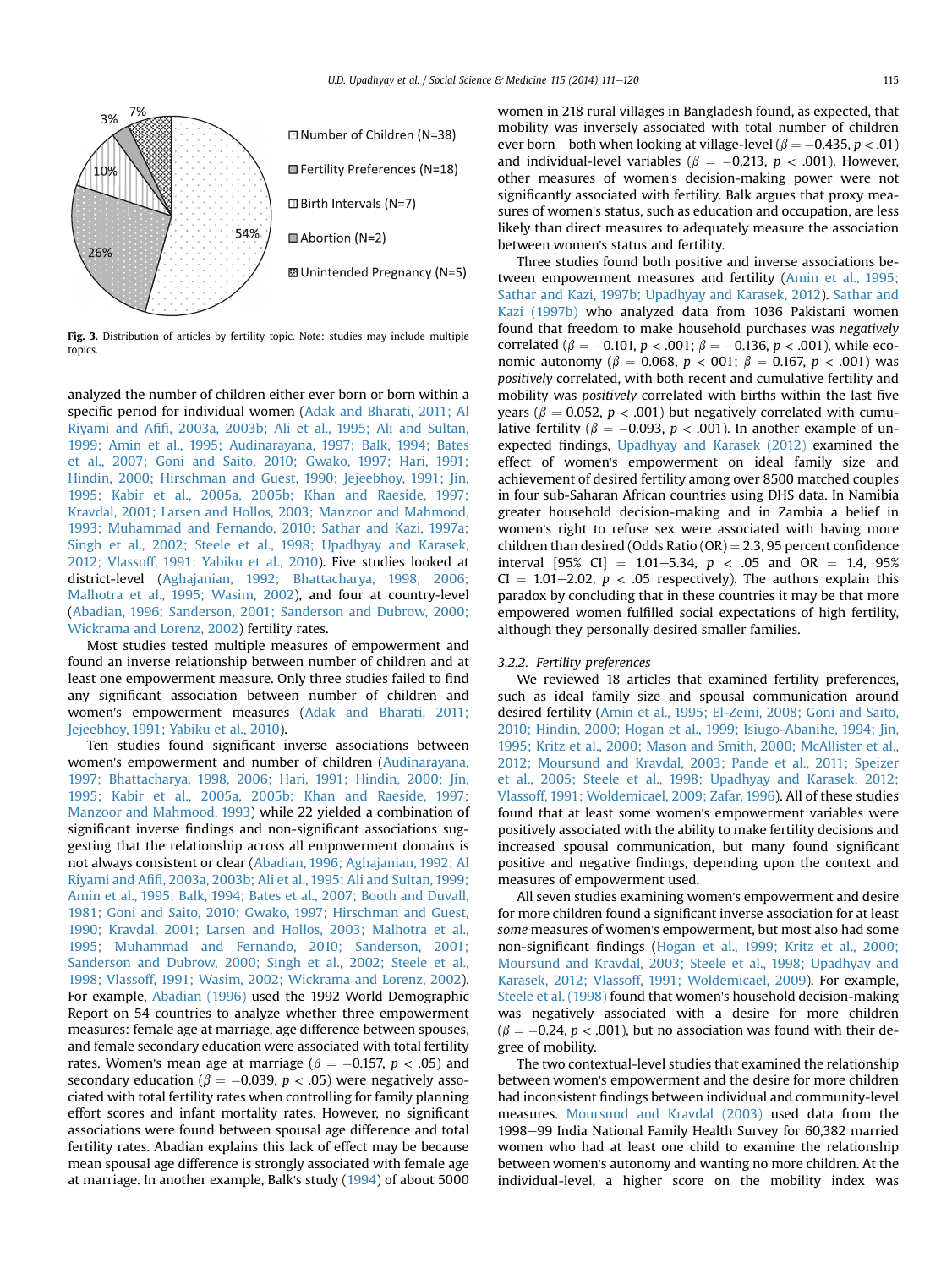associated with wanting no more children ( $\beta = 0.04$ ,  $p < .05$ ). However, at the community-level, the results suggested that women who lived in areas with higher mobility ( $\beta = -0.57$ ,  $p < 001$ ) were less likely to report wanting to stop childbearing. The authors could not explain the desire for higher fertility among women in areas where they have considerable freedom of movement. [Kritz](#page-9-0) [et al. \(2000\)](#page-9-0) examined the desire for more children using data from married women from five regional/tribal groups in Nigeria. Higher decision-making and household financial contributions of individual women were not associated with desire for more children after controlling for regional gender equity and ethnic group. However, when the communities were grouped into low, medium, and high gender equity areas, some interesting differences were noted. In areas of low and medium gender equity, measures of women's autonomy, such as higher decision-making, some primary education, secondary education, women's higher financial contribution to the household (in relation to her husband), and labor force participation were positively associated with the desire for no more children. However, in areas of high gender equity, no significant associations were found between women's autonomy measures and the desire for no more children. Taken together, these contextual-level studies suggest that the context in which women live may be more influential than their own specific level of empowerment.

Seven studies examined women's empowerment effects on ideal family size preferences ([El-Zeini, 2008; Isiugo-Abanihe, 1994;](#page-8-0) [McAllister et al., 2012; Upadhyay and Karasek, 2012; Vlassoff,](#page-8-0) [1991; Woldemicael, 2009; Zafar, 1996\)](#page-8-0). All found that at least some measures of women's empowerment were positively associated with smaller ideal family size preferences but all also had non-significant associations and significant negative associations. For example, [Woldemicael \(2009\)](#page-9-0) demonstrated that women who reported their husbands had all the decision-making power regarding small or large household purchases were more likely to desire large families (five or more children) compared to women who had at least some say in household decisions ( $OR = 1.39$ ,  $p < .05$ ; OR = 1.27,  $p < .05$ ). As expected, women who reported that wife-beating is not justified were less likely to want large families than those who reported that wife-beating was justified (OR = 0.74,  $p < .01$ ). However, women who reported their husbands had the final decision-making autonomy on whether they could visit family or friends were unexpectedly less likely to desire large families compared to women who reported decision-making autonomy with regard to visiting family or friends ( $OR = 0.70$ ,  $p < .05$ ).

Three studies assessed women's empowerment and ability to make fertility decisions [\(Gwako, 1997; Jin, 1995; Mason and Smith,](#page-8-0) [2000](#page-8-0)) and all found significant positive associations. Two studies examined the impact of empowerment on husband-wife communication about fertility intentions or preferences ([Hindin, 2000;](#page-8-0) [Hogan et al., 1999](#page-8-0)) and found significant positive associations between women's status variables and couple communication. In Hindin's study ([2000](#page-8-0)) using Zimbabwe DHS data from 3701 women, those who had no say over household purchases  $(OR = 0.61, p < .001)$  were less likely to have discussed their desired number of children with their partners, even after controlling for women's status variables (e.g., work status, education, literacy). [Hogan et al. \(1999\)](#page-8-0) examined the effect of women's empowerment on the likelihood of spousal communication around preferred family size in Ethiopia. Among both urban and rural women, higher age at first marriage (rural  $OR = 1.65$ ,  $p < .05$ ; urban  $OR = 1.59$ ,  $p < .05$ ), literacy (rural OR = 2.52,  $p < .05$ ; urban OR = 3.05,  $p < .05$ ), and involvement in domestic decisions (rural  $OR = 1.31$ ,  $p < .05$ ; urban OR = 1.26,  $p < .05$ ) were associated with increased odds of discussing family size preferences with their husbands.

#### 3.2.3. Birth intervals

Seven studies examined associations between women's empowerment and birth intervals [\(Al Riyami and A](#page-8-0)fifi, 2003a, [2003b; Feldman et al., 2009; Fricke and Teachman, 1993; Isvan,](#page-8-0) [1991; Nath et al., 1999; Upadhyay and Hindin, 2005\)](#page-8-0) but two report the same findings using the same dataset and analyses ([Al](#page-8-0) Riyami and Afifi[, 2003a, 2003b\)](#page-8-0). Among the six unique studies, five found significant associations, despite measuring birth spacing differently. Two studies examined the length of the first birth interval (period between marriage and first birth) ([Fricke and](#page-8-0) [Teachman, 1993; Nath et al., 1999](#page-8-0)), another examined the length of the most recent closed birth interval (period between two most recent births) ([Al Riyami and A](#page-8-0)fifi, 2003a, 2003b), another examined the length of the most recent open birth interval (period between last birth and interview date) ([Isvan, 1991\)](#page-8-0), and the remaining two studies examined the length of the birth interval during a specified observation period ([Feldman et al., 2009;](#page-8-0) [Upadhyay and Hindin, 2005\)](#page-8-0).

Three studies found that greater household decision-making power was associated with longer birth intervals [\(Al Riyami and](#page-8-0) Afifi[, 2003a, 2003b; Nath et al., 1999; Upadhyay and Hindin,](#page-8-0) [2005](#page-8-0)). However, [Upadhyay and Hindin \(2005\)](#page-9-0) also found that, in the Philippines, women's status variables, specifically older age at first birth (Hazard ratio (HR) = 1.10,  $p < .01$ ) and whether the woman works for pay (HR = 1.29,  $p < .05$ ), shortened birth intervals.

[Fricke and Teachman \(1993\)](#page-8-0) examined first birth intervals in Nepal, finding that women who had more autonomy in choosing a spouse ( $OR = 2.41$ ,  $p < .05$ ) and who were married at age 19 or older had shorter first birth intervals (OR = 4.14,  $p < .001$ ). The authors concluded that having a choice in one's spouse and being older foster couple closeness and intimacy, thereby contributing to a shorter interval to first birth.

[Feldman et al. \(2009\)](#page-8-0) was the one birth interval study that did not find significant associations. This intervention study in Mexico examined the effect of participation in a conditional cash-transfer program on women's autonomy and its subsequent effect on birth intervals. While the program increased women's autonomy among participants compared to controls, there was no differential effect on the length of birth intervals, the authors hypothesize, perhaps because the cash-transfer program allowed men to reduce migration for work and remain home, thus driving fertility up to the same levels as the controls.

# 3.2.4. Unintended pregnancy

Five articles addressed women's empowerment and unintended pregnancy, finding inconsistent effects. In an analysis of 1200 women from urban and rural areas of the Philippines, [Williams,](#page-9-0) [et al. \(2000\)](#page-9-0) explored the effects of several domains of women's agency (i.e., women's income, education, degree of comfort in discussing sex with husband, and fatalism regarding fertility) on the likelihood of an unintended pregnancy. For rural women, women's income was associated with a lower likelihood of unwanted pregnancy (ORs  $= 0.52-0.59$  across models), whereas those indicating a higher degree of fertility fatalism were associated with higher odds of an unwanted pregnancy ( $OR = 2.77$ ). The effects of other domains for rural women and for urban women were not significant or only marginally significant.

Pallitto and O'[Campo \(2005\)](#page-9-0) examined the relationships between gender inequality, intimate partner violence (IPV), and unintended pregnancy using DHS data from Colombia. They found that women living in municipalities where men exhibit high levels of patriarchal control and high rates of IPV were more likely to experience an unintended pregnancy; however, none of the aggregated autonomy or status variables were significantly associated with unintended pregnancy.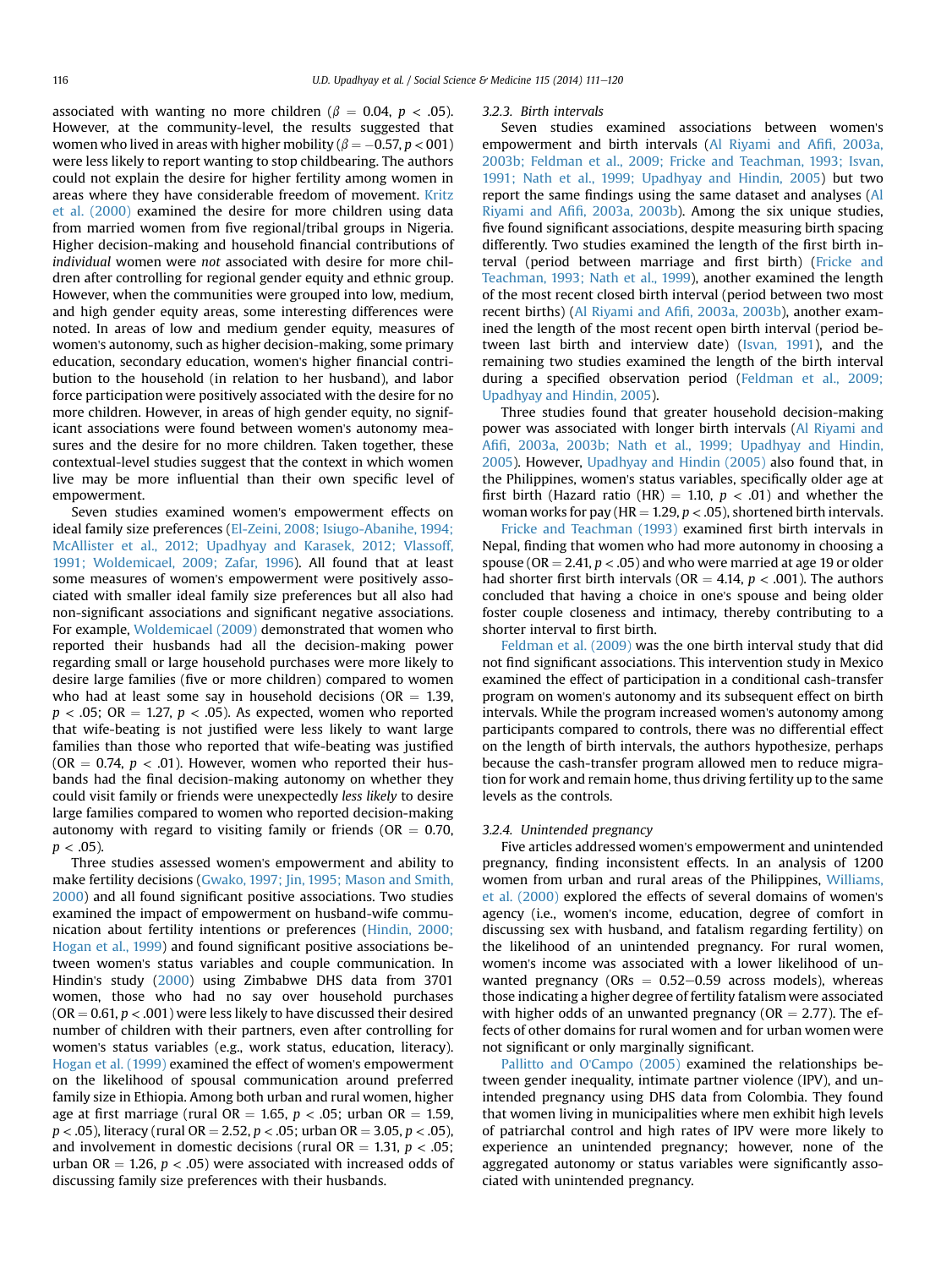Using life history data from Madhya Pradesh, India, [Lee-Rife](#page-9-0) [\(2010\)](#page-9-0) conducted an analysis examining the cumulative influence of reproductive events including unwanted or mistimed pregnancy, on several dimensions of empowerment: mobility, financial discretion, violence, and threats of abandonment/homelessness. Reproductive events were associated with the violence dimension only. Women with more mistimed pregnancies were less likely to experience recent violence after controlling for initial empowerment, sociodemographic characteristics, and other covariates.

Two additional analyses used DHS data to examine the relationships between women's autonomy and unintended pregnancy among married, pregnant women in the Philippines [\(Abada](#page-8-0) [and Tenkorang, 2012](#page-8-0)) and in Bangladesh [\(Rahman, 2012\)](#page-9-0). [Abada](#page-8-0) [and Tenkorang \(2012\)](#page-8-0) used measures from the 2003 Philippines National Demographic and Health Survey to examine household autonomy and sexual decision-making autonomy, finding that higher household and sexual decision-making autonomy were associated with lower odds of unwanted pregnancy (RR: .458 and .588, respectively). There were no significant effects found, however, for mistimed pregnancies. Moreover, there was an interaction with age, such that older, more autonomous women were more likely to report unwanted pregnancies.

In [Rahman](#page-9-0)'s (2012) analysis, women's autonomy was assessed according to whether women reported having any say in five household decisions (health care, large household purchases, household purchases for daily needs, visits to family or relatives, and child health care). In multivariate models controlling for sociodemographic characteristics, women with higher autonomy scores were less likely to report an unintended (mistimed or unwanted) pregnancy ( $OR = 0.84$ ).

#### 3.2.5. Abortion

Only two articles examined the relationship between women's empowerment and abortion, both focusing on India. The aforementioned analysis by [Lee-Rife \(2010\)](#page-9-0) of women's life history data in India (where abortion is legal) indicated that, after controlling for initial empowerment conditions and other covariates, women with more abortions were nearly four times as likely to experience recent violence. The author suggested that women may seek abortion as a means of preventing a child from being born into a violent household, or may suffer a violent response from a husband who disagrees with the use of abortion to regulate fertility.

In [Agrawal](#page-8-0)'s (2012) analysis, women's autonomy was measured with questions on household decision-making and ability to make decisions regarding money and mobility. Although the effect sizes are somewhat attenuated by the inclusion of sociodemographic and fertility-related variables (e.g., sex composition of living chiland icrumy-related variables (e.g., sex composition of living cim-<br>dren), the effect of women's autonomy on the reporting of an<br>abortion persisted—women who reported 'high' and 'medium' levels of autonomy were significantly more likely to report ever having an abortion (AOR: 1.20 and 1.15, respectively), as compared to women with 'low' levels of autonomy. The authors discuss how sociocultural differences across Indian states inform these findings, yet there is limited attention to how women's autonomy may interact with other factors in predicting abortion, such as son preference or sex composition of children.

#### 4. Discussion

#### 4.1. Summary of findings

Overall, empowerment was inversely associated with number of children in the majority of studies, although many studies also found no association between some indicators of women's empowerment and number of children. Studies that used multiple

and multidimensional measures of empowerment were more likely to find consistent associations, highlighting the importance of choosing appropriate measures that better approximate women's empowerment.

Empowerment was also demonstrated to be positively associated with fertility preferences, such as the ideal number of children and desire for no more children. When empowerment was measured as higher spousal communication around fertility and women's reported fertility decision-making ability, they were more likely to be associated with the desire for fewer children. While all of these studies found that at least some women's empowerment variables were positively associated with fertility preferences, the associations were less consistent than with number of children. Many found significant positive and negative findings, depending upon the measure used and the level of the measure (e.g., individual and/or community-level). These inconsistent findings call attention to the need to better understand the indicators that best approximate empowerment in each study setting ([Moursund and](#page-9-0) [Kravdal, 2003; Upadhyay and Karasek, 2012\)](#page-9-0).

Together, the birth interval studies suggest that household decision-making power lengthens birth intervals, but certain aspects of women's empowerment contribute to shorter birth intervals. As women attempt to reconcile opportunities such as education and work with childbearing, birth intervals may become shorter. For example, two studies found that older age at first birth was associated with shorter birth intervals, suggesting that these women may be trying to "catch up" with other women and one also found that working for pay shortened birth intervals ([Fricke and](#page-8-0) [Teachman, 1993; Upadhyay and Hindin, 2005](#page-8-0)).

The few studies assessing the relationship between empowerment and unintended pregnancy found inverse associations and non-significant effects (e.g., [Pallitto and O](#page-9-0)'Campo, 2005). Similar to the complexities inherent in measuring women's empowerment, pregnancy intention is also a nuanced, multidimensional, and culturally-defined construct [\(Santelli et al., 2003](#page-9-0)). The literature has yet to comprehensively address the extent to which the perceived ability to control fertility (the 'calculus of conscious choice') [\(Coale, 1973\)](#page-8-0) and the labeling of pregnancies as 'unwanted' or 'unintended' is itself an indicator of women's agency or empowerment. The scarcity of studies on the relationships between empowerment and both unintended pregnancy and abortion is remarkable and an area for future research.

There are three limitations to acknowledge. First, it is possible that relevant studies were omitted if they used different terms to describe empowerment than those included in our search criteria. Second, we omitted articles in non-English languages that undoubtedly add to the theory and current knowledge in this area. This may explain why few studies in Latin America were identified. Third, since this review emphasizes breadth over depth; interesting study-specific issues, such as the interactive effects of particular sociodemographic characteristics or context-specific measures, were not highlighted.

#### 4.2. Selecting appropriate measures of empowerment

Certain measures of women's empowerment, such as household decision-making, are used much more frequently than other measures. The household decision-making domain was one of the earliest ways of operationalizing women's empowerment ([Dyson](#page-8-0) [and Moore, 1983](#page-8-0)) and formed the basis of empowerment items incorporated into the standard questionnaire of the DHS [\(Kishor](#page-9-0) [and Subaiya, 2008\)](#page-9-0). Other domains, such as mobility, appeared frequently due to the predominance of studies from South Asia where mobility is considered a key indicator of women's empowerment. Although the repeated use of specific measures across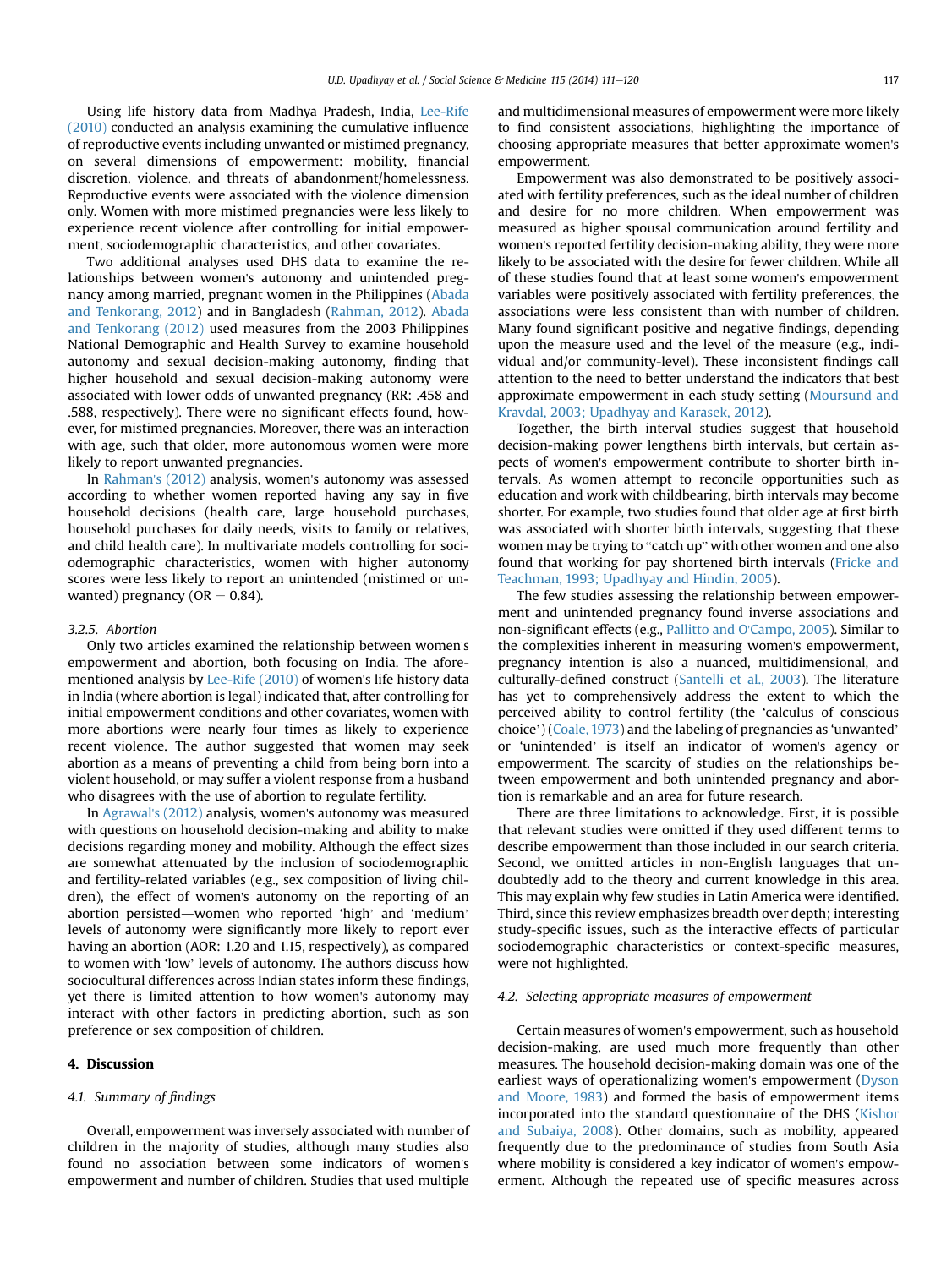study settings facilitates global comparisons, continued work is needed to determine the relevance and validity of these measures, especially in lesser studied settings [\(Agarwala and Lynch, 2006;](#page-8-0) [Mumtaz and Salway, 2009](#page-8-0)). Further research should also test innovative and infrequently used measures of women's empowerment (e.g., exposure to public life, aspirations) as listed in [Table 1.](#page-2-0)

Another measurement issue concerns the use of proxy measures to represent women's empowerment. Women's education, for example, is a marker of numerous influences and processes  $$ family socioeconomic status, family investment in a daughter's social development, sufficient mobility to attend school, and exposure to new 'worldviews' ([Jejeebhoy, 1995](#page-8-0)). While some studies simply controlled for women's education, others used it as a proxy for women's empowerment or women's status [\(Al Riyami](#page-8-0) and Afifi[, 2003a, 2003b; Hindin, 2000; Upadhyay and Hindin,](#page-8-0) [2005; Woldemicael, 2009](#page-8-0)). When proxy measures (e.g., education, employment, economic status) were included alongside other measures of women's empowerment, researchers often found independent effects suggesting that they exert their influence in different ways [\(Woldemicael, 2009](#page-9-0)). Future research could, either through the study design or the analysis phase, tease apart the individual contributions of education-and other sociodemographic characteristics—and women's empowerment, as well as assess their synergistic influences. Such research would help disentangle complex causal pathways and better direct subsequent research and intervention efforts ([Upadhyay and Karasek, 2012\)](#page-9-0).

More fundamentally, defining and appropriately operationalizing women's empowerment remains a challenge. Studies examining the effect of empowerment across settings and populations found differential effects of measures across subgroups or settings, even within the same country or region (e.g., [Hogan et al., 1999\)](#page-8-0). The "well-kept" measure in the Philippines [\(Upadhyay and Hindin,](#page-9-0) [2005](#page-9-0)) exemplifies the unique capabilities of qualitative research methods in constructing locally-relevant measures and testing the validity of existing measures. Qualitative research is also critical in identifying the multiple dimensions of women's empowerment and illustrating the ways in which women may be more empowered within certain domains of their lives, as compared to others ([Gipson and Hindin, 2007\)](#page-8-0). The multidimensionality of women's empowerment likely contributed to some of the null and counterintuitive effects of empowerment measures in this review, emphasizing the importance of further refinement and conceptualization of women's empowerment measures, as well as the incorporation of statistical techniques (e.g., multilevel and structural equation modeling) to better capture this complex, latent construct in quantitative analyses. Multidimensional measures of women's empowerment that represent a single domain sometimes improve explanatory power ([Agarwala and Lynch, 2006\)](#page-8-0). For example, empowerment measured by several items representing involvement in fertility and/or family planning decisions was consistently associated with fertility (e.g., [Gwako, 1997; Jin, 1995;](#page-8-0) [Pande et al., 2011](#page-8-0)). Lastly, considerable variation in the operationalization of empowerment measures likely affects what can be learned from the comparison of measures across studies. For example, the household decision-making measures can be conexample, the household decision-making measures can be constructed to examine 'sole' versus 'joint' decision-making, or to example, the household deelsion making incasares can be constructed to examine 'sole' versus 'joint' decision-making, or to determine whether women had 'any' say in these household decisions, each of which may produce different estimates when examining relationships with reproductive outcomes ([DeRose and](#page-8-0) [Ezeh, 2010](#page-8-0)). Moreover, the chosen constructions of these measures may also reflect biases on the part of the researchers in what defines women's empowerment in a particular setting and if these constructions are even an appropriate or worthwhile goal [\(Mumtaz](#page-9-0) [and Salway, 2009](#page-9-0)). Further investigations of the linkages between women's empowerment and health outcomes will continue to benefit from these debates and discussions, particularly those that draw on developments and insights gained from diverse multidisciplinary perspectives.

### 4.3. Study design considerations for future research

This review revealed key issues that affect our ability to understand the linkages between and the conclusions drawn from existing studies on women's empowerment and fertility. We suggest ways in which subsequent studies could advance this area of investigation.

First, there is a predominance of studies from South Asia. While the persistence of norms and practices that subjugate South Asian girls and women (e.g., sex-selective abortion and child marriage) warrant continued attention, other regions, like East Asia and Latin America, are minimally represented in this review. The gravitation towards certain research settings narrows our understanding of the linkages between women's empowerment and fertility when comparing studies globally, as well as when attempting to understand the unique relationships and mechanisms within each region.

Additionally, most studies in this review included only currently married women and no studies included never married women as a focus of study. Although this review focuses on fertility-related topics that, in many settings, are most likely to occur within the context of marriage, including unmarried women in subsequent studies could illuminate interactions between women's empowerment and relationship status on fertility-related outcomes. Similarly, few studies include matched couples or male perspectives on women's empowerment. Collecting information from both partners provides the opportunity to account and control for men's characteristics and fertility desires within the same models, as well as to assess couple concordance regarding reproductive intentions.

Beyond the inclusion of male partners, more studies are needed that account for the influence of communities and broader, sociopolitical forces on women's empowerment and fertility outcomes. Several reviewed studies found synergistic or countervailing influences of individual and community-level measures of women's empowerment on reproductive outcomes (e.g., [Balk, 1994; Kritz](#page-8-0) [et al., 2000; Pallitto and O](#page-8-0)'Campo, 2005). Although limited, these studies demonstrate the need to incorporate multiple levels of analysis to examine how social environment shapes the construction of empowerment and its relationship to fertility. Related to this, multilevel modeling could also be harnessed to shed light on the complex interactions between women's empowerment, operating at the individual level and gender equity, operating at levels higher than the individual ([Malhotra, 2012](#page-9-0)).

We identified only a few studies that evaluated interventions aimed to mediate the relationship between women's empowerment and reproductive health, which were almost entirely focused on credit programs (e.g., [Amin et al., 1995; Feldman et al., 2009;](#page-8-0) [Steele et al., 1998](#page-8-0)). Other types of interventions aimed at fostering women's empowerment merit further investigation, especially given the ongoing empowerment programs being implemented by organizations such as the Population Council and the International Center for Research on Women.

Finally, the majority of the studies in this review relied on crosssectional data, which limits our understanding of the linkages between women's empowerment and fertility. Cross-sectional data does not allow us to map causal pathways nor determine the direction of causality  $-$  i.e., how does women's empowerment cause changes in fertility outcomes? These relationships may also work in the opposite direction, such that fertility outcomes may cause changes in women's empowerment, or be mutually influencing. Even when the measurement of empowerment precedes an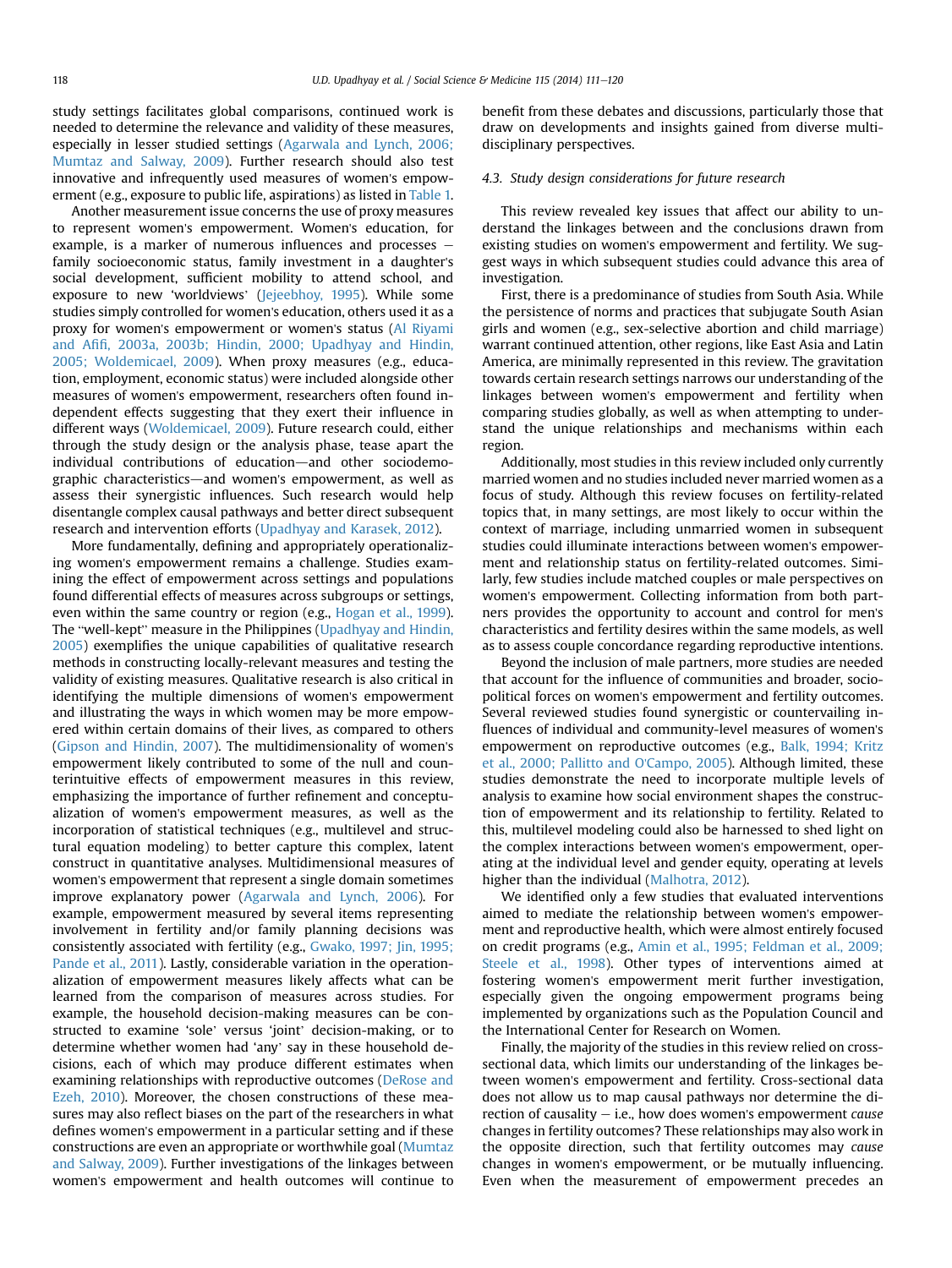<span id="page-8-0"></span>outcome (e.g., subsequent fertility), we are still unable to establish causality in the absence of controls for external, concurrent secular changes that are also likely to influence these relationships. Longitudinal designs are needed to better reflect the process of women's empowerment and to determine the causal mechanisms and mediating factors that may facilitate or hinder women's empowerment ([Malhotra et al., 2002](#page-9-0)). As noted by [Lee-Rife \(2010\),](#page-9-0) the significant and independent effects found for women's initial empowerment conditions (i.e., between marriage and first birth) highlight the importance of examining the "trajectory" and the dynamic nature of women's empowerment across the life course and in response to reproductive events.

# 5. Conclusion

Improvements in the status and empowerment of women is central to progress in global development efforts and, perhaps more importantly, to the achievement of equitable treatment and representation of the 3.5 billion women in the world. Understanding individual women's experience of empowerment and its effects is a crucial early step in making major advances in gender equity at the society level, and in achieving the Millennium Development Goal of promoting gender equality and empowering women. This review is one of the few efforts to provide an overview of quantitative studies assessing the relationships between women's empowerment and fertility. It is our hope that this review serves as a resource to researchers, practitioners, and policymakers to help shape directions for future research and programmatic efforts.

#### Acknowledgments

This research was supported by the University of California Global Health Institute (UCGHI) Women's Health and Empowerment Center of Expertise. U. Upadhyay's participation was supported by the Advancing New Standards in Reproductive Health (ANSIRH) program at University of California, San Francisco (UCSF). J. Gipson's participation was supported by NIH Grant #1K01HD067677. A. Fraser and N. Prata's participation was supported by the Bixby Center for Population, Health and Sustainability, University of California, Berkeley. S. Lewis' work on this paper was initiated while she was at the ANSIRH Program at UCSF. E. Ciaraldi's participation was supported by the the Bixby Center on Population and Reproductive Health in the Fielding School of Public Health. M. Huchko's participation was supported by UCSF-CTSI Grant Number KL2 RR024130. The authors thank Stephanie Blount for assistance with initial literature searches and Sheila Desai for reviewing the draft.

#### References

- Abada, T., Tenkorang, E.Y., 2012. Women'[s autonomy and unintended pregnancies in](http://refhub.elsevier.com/S0277-9536(14)00373-6/sref1) the Philippines. I. Biosoc. Sci. 44, 703-[718](http://refhub.elsevier.com/S0277-9536(14)00373-6/sref1).
- Abadian, S., 1996. Women'[s autonomy and its impact on fertility. World Dev. 24,](http://refhub.elsevier.com/S0277-9536(14)00373-6/sref2) [1793](http://refhub.elsevier.com/S0277-9536(14)00373-6/sref2)-[1809](http://refhub.elsevier.com/S0277-9536(14)00373-6/sref2).
- [Adak, D.K., Bharati, P., 2011. Position of women in the Ladiya society: demographic](http://refhub.elsevier.com/S0277-9536(14)00373-6/sref3) [perspectives. Coll. Antropol. 35, 319](http://refhub.elsevier.com/S0277-9536(14)00373-6/sref3)-[324.](http://refhub.elsevier.com/S0277-9536(14)00373-6/sref3)
- [Agarwala, R., Lynch, S.M., 2006. Re](http://refhub.elsevier.com/S0277-9536(14)00373-6/sref4)fining the measurement of women's autonomy: [an international application of a multi-dimensional construct. Soc. Forces 84,](http://refhub.elsevier.com/S0277-9536(14)00373-6/sref4) [2077](http://refhub.elsevier.com/S0277-9536(14)00373-6/sref4)-2098
- [Aghajanian, A., 1992. Status of women and fertility in Iran. J. Comp. Fam. Stud. 23,](http://refhub.elsevier.com/S0277-9536(14)00373-6/sref5) [361](http://refhub.elsevier.com/S0277-9536(14)00373-6/sref5)-[374.](http://refhub.elsevier.com/S0277-9536(14)00373-6/sref5)
- [Agrawal, S., 2012. The sociocultural context of family size preference, ideal sex](http://refhub.elsevier.com/S0277-9536(14)00373-6/sref6) [composition, and induced abortion in India:](http://refhub.elsevier.com/S0277-9536(14)00373-6/sref6) findings from India's national [family health surveys. Health Care Women Int. 33, 986](http://refhub.elsevier.com/S0277-9536(14)00373-6/sref6)-[1019](http://refhub.elsevier.com/S0277-9536(14)00373-6/sref6).
- Al-Riyami, A.A., Afifi[, M., 2003a. Determinants of women](http://refhub.elsevier.com/S0277-9536(14)00373-6/sref7)'s fertility in Oman. Saudi Med. I. 24, 748-[753](http://refhub.elsevier.com/S0277-9536(14)00373-6/sref7).
- Al Riyami, A., Afifi[, M., 2003b. Women empowerment and marital fertility in Oman.](http://refhub.elsevier.com/S0277-9536(14)00373-6/sref8) [J. Egypt Public Health Assoc. 78, 55](http://refhub.elsevier.com/S0277-9536(14)00373-6/sref8).
- [Ali, S.M., Siyal, H.B., Sultan, M., 1995. Women](http://refhub.elsevier.com/S0277-9536(14)00373-6/sref9)'s empowerment and reproductive choices. Pak. Dev. Rev.  $34$   $(1)$ ,  $137-150$ .
- [Ali, S.M., Sultan, M., 1999. Socio-cultural constraints and women](http://refhub.elsevier.com/S0277-9536(14)00373-6/sref10)'s decision-making [power regarding reproductive behaviour. Pak. Dev. Rev., 689](http://refhub.elsevier.com/S0277-9536(14)00373-6/sref10)–[696](http://refhub.elsevier.com/S0277-9536(14)00373-6/sref10).
- [Amin, R., Hill, R.B., Li, Y., 1995. Poor women](http://refhub.elsevier.com/S0277-9536(14)00373-6/sref11)'s participation in credit-based self[employment: the impact on their empowerment, fertility, contraceptive use,](http://refhub.elsevier.com/S0277-9536(14)00373-6/sref11) [and fertility desire in rural Bangladesh. Pak. Dev. Rev. 34, 93](http://refhub.elsevier.com/S0277-9536(14)00373-6/sref11)-[120](http://refhub.elsevier.com/S0277-9536(14)00373-6/sref11).
- [Audinarayana, N., 1997. The effects of status of women on fertility in an urban](http://refhub.elsevier.com/S0277-9536(14)00373-6/sref12) [setting of Tamil Nadu. Indian J. Soc. Work 58, 542](http://refhub.elsevier.com/S0277-9536(14)00373-6/sref12)-[556](http://refhub.elsevier.com/S0277-9536(14)00373-6/sref12).
- [Balk, D., 1994. Individual and community aspects of women](http://refhub.elsevier.com/S0277-9536(14)00373-6/sref13)'s status and fertility in [rural Bangladesh. Popul. Stud. 48, 21](http://refhub.elsevier.com/S0277-9536(14)00373-6/sref13)-[45.](http://refhub.elsevier.com/S0277-9536(14)00373-6/sref13)
- [Bates, L.M., Maselko, J., Schuler, S.R., 2007. Women](http://refhub.elsevier.com/S0277-9536(14)00373-6/sref14)'s education and the timing of [marriage and childbearing in the next generation: evidence from rural](http://refhub.elsevier.com/S0277-9536(14)00373-6/sref14) [Bangladesh. Stud. Fam. Plan. 38, 101](http://refhub.elsevier.com/S0277-9536(14)00373-6/sref14)-[112](http://refhub.elsevier.com/S0277-9536(14)00373-6/sref14).
- [Bhatt, E., 1989. Toward empowerment. World Dev. 17, 1059](http://refhub.elsevier.com/S0277-9536(14)00373-6/sref15)-[1065](http://refhub.elsevier.com/S0277-9536(14)00373-6/sref15).
- [Bhattacharya, P.C., 1998. Determinants of fertility in three north Indian states: caste,](http://refhub.elsevier.com/S0277-9536(14)00373-6/sref16) [female autonomy and economic development. Can. J. Dev. Stud. Rev. Can.](http://refhub.elsevier.com/S0277-9536(14)00373-6/sref16) [d](http://refhub.elsevier.com/S0277-9536(14)00373-6/sref16)'études Du. dé[v. 19, 37](http://refhub.elsevier.com/S0277-9536(14)00373-6/sref16)-[53.](http://refhub.elsevier.com/S0277-9536(14)00373-6/sref16)
- [Bhattacharya, P.C., 2006. Economic development, gender inequality, and de](http://refhub.elsevier.com/S0277-9536(14)00373-6/sref17)[mographic outcomes: evidence from India. Popul. Dev. Rev. 32, 263-](http://refhub.elsevier.com/S0277-9536(14)00373-6/sref17)+
- [Blanc, A.K., 2001. The effect of power in sexual relationships on sexual and](http://refhub.elsevier.com/S0277-9536(14)00373-6/sref18) [reproductive health: an examination of the evidence. Stud. Fam. Plann. 32,](http://refhub.elsevier.com/S0277-9536(14)00373-6/sref18)  $189 - 213$  $189 - 213$  $189 - 213$ .
- [Booth, A., Duvall, D., 1981. Sex roles and the link between fertility and employment.](http://refhub.elsevier.com/S0277-9536(14)00373-6/sref19) [Sex. Roles 7, 847](http://refhub.elsevier.com/S0277-9536(14)00373-6/sref19)-[856](http://refhub.elsevier.com/S0277-9536(14)00373-6/sref19).
- [Caldwell, J.C., 1986. Routes to low mortality in poor countries. Popul. Dev. Rev. 12,](http://refhub.elsevier.com/S0277-9536(14)00373-6/sref20)  $171 - 220$  $171 - 220$  $171 - 220$
- [Carr, B., Gates, M.F., Mitchell, A., Shah, R., 2012. Giving women the power to plan](http://refhub.elsevier.com/S0277-9536(14)00373-6/sref21) [their families. Lancet 380, 80](http://refhub.elsevier.com/S0277-9536(14)00373-6/sref21)-[82.](http://refhub.elsevier.com/S0277-9536(14)00373-6/sref21)
- [Cleland, J., Bernstein, S., Ezeh, A., Faundes, A., Glasier, A., Innis, J., 2006. Family](http://refhub.elsevier.com/S0277-9536(14)00373-6/sref22) planning: the unfi[nished agenda. Lancet 368, 1810](http://refhub.elsevier.com/S0277-9536(14)00373-6/sref22)-[1827.](http://refhub.elsevier.com/S0277-9536(14)00373-6/sref22)
- [Coale, A., 1973. The Demographic Transition. The Population Debate: Dimensions](http://refhub.elsevier.com/S0277-9536(14)00373-6/sref23) [and Perspectives. United Nations, New York](http://refhub.elsevier.com/S0277-9536(14)00373-6/sref23).
- [Crossette, B., 2005. Reproductive health and the millennium development goals:](http://refhub.elsevier.com/S0277-9536(14)00373-6/sref24) the missing link. Stud. Fam. Plann 36,  $71-79$ .
- [DeRose, L.F., Ezeh, A.C., 2010. Decision-making patterns and contraceptive use:](http://refhub.elsevier.com/S0277-9536(14)00373-6/sref25) [evidence from Uganda. Popul. Res. Policy Rev. 29, 423](http://refhub.elsevier.com/S0277-9536(14)00373-6/sref25)-[439.](http://refhub.elsevier.com/S0277-9536(14)00373-6/sref25)
- [Dyson, M., Moore, M., 1983. On kinship structure, female autonomy, and de](http://refhub.elsevier.com/S0277-9536(14)00373-6/sref26)[mographic behaviour in India. Popul. Dev. Rev. 9, 35](http://refhub.elsevier.com/S0277-9536(14)00373-6/sref26)-[60.](http://refhub.elsevier.com/S0277-9536(14)00373-6/sref26)
- [El-Zeini, L.O., 2008. The path to replacement fertility in Egypt: acceptance, prefer](http://refhub.elsevier.com/S0277-9536(14)00373-6/sref27)[ence, and achievement. Stud. Fam. Plan. 39, 161](http://refhub.elsevier.com/S0277-9536(14)00373-6/sref27)-[176](http://refhub.elsevier.com/S0277-9536(14)00373-6/sref27).
- [Feldman, B.S., Zaslavsky, A.M., Ezzati, M., Peterson, K.E., Mitchell, M., 2009. Con](http://refhub.elsevier.com/S0277-9536(14)00373-6/sref28)[traceptive use, birth spacing, and autonomy: an analysis of the Oportunidades](http://refhub.elsevier.com/S0277-9536(14)00373-6/sref28) [program in rural Mexico. Stud. Fam. Plan. 40, 51](http://refhub.elsevier.com/S0277-9536(14)00373-6/sref28)-[62](http://refhub.elsevier.com/S0277-9536(14)00373-6/sref28).
- [Fricke, T., Teachman, J.D., 1993. Writing the names: marriage style, living arrange](http://refhub.elsevier.com/S0277-9536(14)00373-6/sref29)ments, and fi[rst birth interval in a Nepali society. Demography 30, 175](http://refhub.elsevier.com/S0277-9536(14)00373-6/sref29)-[188](http://refhub.elsevier.com/S0277-9536(14)00373-6/sref29).
- Gipson, J.D., Hindin, M.J., 2007. '[Marriage means having children and forming your](http://refhub.elsevier.com/S0277-9536(14)00373-6/sref30) [family, so what is the need of discussion?](http://refhub.elsevier.com/S0277-9536(14)00373-6/sref30)' - [communication and negotiation of](http://refhub.elsevier.com/S0277-9536(14)00373-6/sref30) [childbearing preferences among Bangladeshi couples. Cult. Health](http://refhub.elsevier.com/S0277-9536(14)00373-6/sref30) & [Sex. 9,](http://refhub.elsevier.com/S0277-9536(14)00373-6/sref30) [185](http://refhub.elsevier.com/S0277-9536(14)00373-6/sref30)-198
- [Goni, M.A., Saito, O., 2010. Fertility decline and women](http://refhub.elsevier.com/S0277-9536(14)00373-6/sref31)'s status: a micro data [analysis of the role of non-governmental organizations \(NGOs\) in Bangladesh.](http://refhub.elsevier.com/S0277-9536(14)00373-6/sref31)  $Int. NGO J. 5, 88-101.$  $Int. NGO J. 5, 88-101.$  $Int. NGO J. 5, 88-101.$
- [Gwako, E.L., 1997. Conjugal power in rural Kenya families: its in](http://refhub.elsevier.com/S0277-9536(14)00373-6/sref32)fluence on women's [decisions about family size and family planning practices. Sex. Roles 36,](http://refhub.elsevier.com/S0277-9536(14)00373-6/sref32)  $127 - 147$  $127 - 147$ .
- [Hari, M., 1991. Modernisation, status of women and fertility. J. Fam. Welf. 37, 62](http://refhub.elsevier.com/S0277-9536(14)00373-6/sref33)-[67.](http://refhub.elsevier.com/S0277-9536(14)00373-6/sref33) Hindin, M., 2000. Women's autonomy, women'[s status and fertility-related](http://refhub.elsevier.com/S0277-9536(14)00373-6/sref34) [behavior in Zimbabwe. Popul. Res. Policy Rev. 19, 255](http://refhub.elsevier.com/S0277-9536(14)00373-6/sref34)-[282](http://refhub.elsevier.com/S0277-9536(14)00373-6/sref34).
- [Hirschman, C., Guest, P., 1990. Multilevel models of fertility determination in four](http://refhub.elsevier.com/S0277-9536(14)00373-6/sref35) [Southeast Asian countries: 1970 and 1980. Demography 27, 369](http://refhub.elsevier.com/S0277-9536(14)00373-6/sref35)-[396](http://refhub.elsevier.com/S0277-9536(14)00373-6/sref35).
- [Hogan, D.P., Berhanu, B., Hailemariam, A., 1999. Household organization, women](http://refhub.elsevier.com/S0277-9536(14)00373-6/sref36)'s [autonomy, and contraceptive behavior in southern Ethiopia. Stud. Fam. Plan. 30,](http://refhub.elsevier.com/S0277-9536(14)00373-6/sref36)  $302 - 314.$  $302 - 314.$  $302 - 314.$
- [Isiugo-Abanihe, U.C., 1994. The socio-cultural context of high fertility among Igbo](http://refhub.elsevier.com/S0277-9536(14)00373-6/sref37) [women. Int. Sociol. 9, 237](http://refhub.elsevier.com/S0277-9536(14)00373-6/sref37)-[258.](http://refhub.elsevier.com/S0277-9536(14)00373-6/sref37)
- [Isvan, N.A., 1991. Productive and reproductive decisions in Turkey: the role of do](http://refhub.elsevier.com/S0277-9536(14)00373-6/sref38)[mestic bargaining. J. Marriage Fam. 53, 1057](http://refhub.elsevier.com/S0277-9536(14)00373-6/sref38)-[1070.](http://refhub.elsevier.com/S0277-9536(14)00373-6/sref38)
- Jejeebhoy, S., 1995. Women'[s Education, Autonomy, and Reproductive Behaviour:](http://refhub.elsevier.com/S0277-9536(14)00373-6/sref39) [Experience from Developing Countries. Clarendon Press, Oxford, p. 328](http://refhub.elsevier.com/S0277-9536(14)00373-6/sref39).
- Jejeebhoy, S.J., 1991. Women'[s status and fertility: successive cross-sectional evi](http://refhub.elsevier.com/S0277-9536(14)00373-6/sref40)[dence from Tamil Nadu, India, 1970-80. Stud. Fam. Plann 22, 217](http://refhub.elsevier.com/S0277-9536(14)00373-6/sref40)-[230.](http://refhub.elsevier.com/S0277-9536(14)00373-6/sref40)
- Jin, H., 1995. A study of rural women'[s decision-making power on reproduction and](http://refhub.elsevier.com/S0277-9536(14)00373-6/sref41) fertility. Chin. J. Popul. Sci. 7,  $241-257$ .
- [Kabeer, N., 1999. Resources, agency, achievements: re](http://refhub.elsevier.com/S0277-9536(14)00373-6/sref42)flections on the measurement of women'[s empowerment. Dev. Change 30, 435](http://refhub.elsevier.com/S0277-9536(14)00373-6/sref42)-[464.](http://refhub.elsevier.com/S0277-9536(14)00373-6/sref42)
- Kabeer, N., 2001. Refl[ections on the Measurement of Women](http://refhub.elsevier.com/S0277-9536(14)00373-6/sref43)'s Empowerment. [Discussing Women](http://refhub.elsevier.com/S0277-9536(14)00373-6/sref43)'s Empowerment-[Theory and Practice. Novum Gra](http://refhub.elsevier.com/S0277-9536(14)00373-6/sref43)fiska AB, [Stockholm](http://refhub.elsevier.com/S0277-9536(14)00373-6/sref43).
- [Kabir, A., Ibrahim, Q.I., Kawsar, L.A., 2005a. Relationships between factors affecting](http://refhub.elsevier.com/S0277-9536(14)00373-6/sref44) [contraception and fertility in Bangladesh. Int. Q. Community Health Educ. 24,](http://refhub.elsevier.com/S0277-9536(14)00373-6/sref44)  $45 - 53$  $45 - 53$ .
- [Kabir, M.A., Khan, M., Kabir, M., Rahman, M., Patwary, M., 2005b. Impact of woman](http://refhub.elsevier.com/S0277-9536(14)00373-6/sref45)'s [status on fertility and contraceptive use in Bangladesh: evidence from](http://refhub.elsevier.com/S0277-9536(14)00373-6/sref45) [Bangladesh demographic and health survey, 1999](http://refhub.elsevier.com/S0277-9536(14)00373-6/sref45)-[2000. J. Fam. Welf. 51, 1.](http://refhub.elsevier.com/S0277-9536(14)00373-6/sref45)